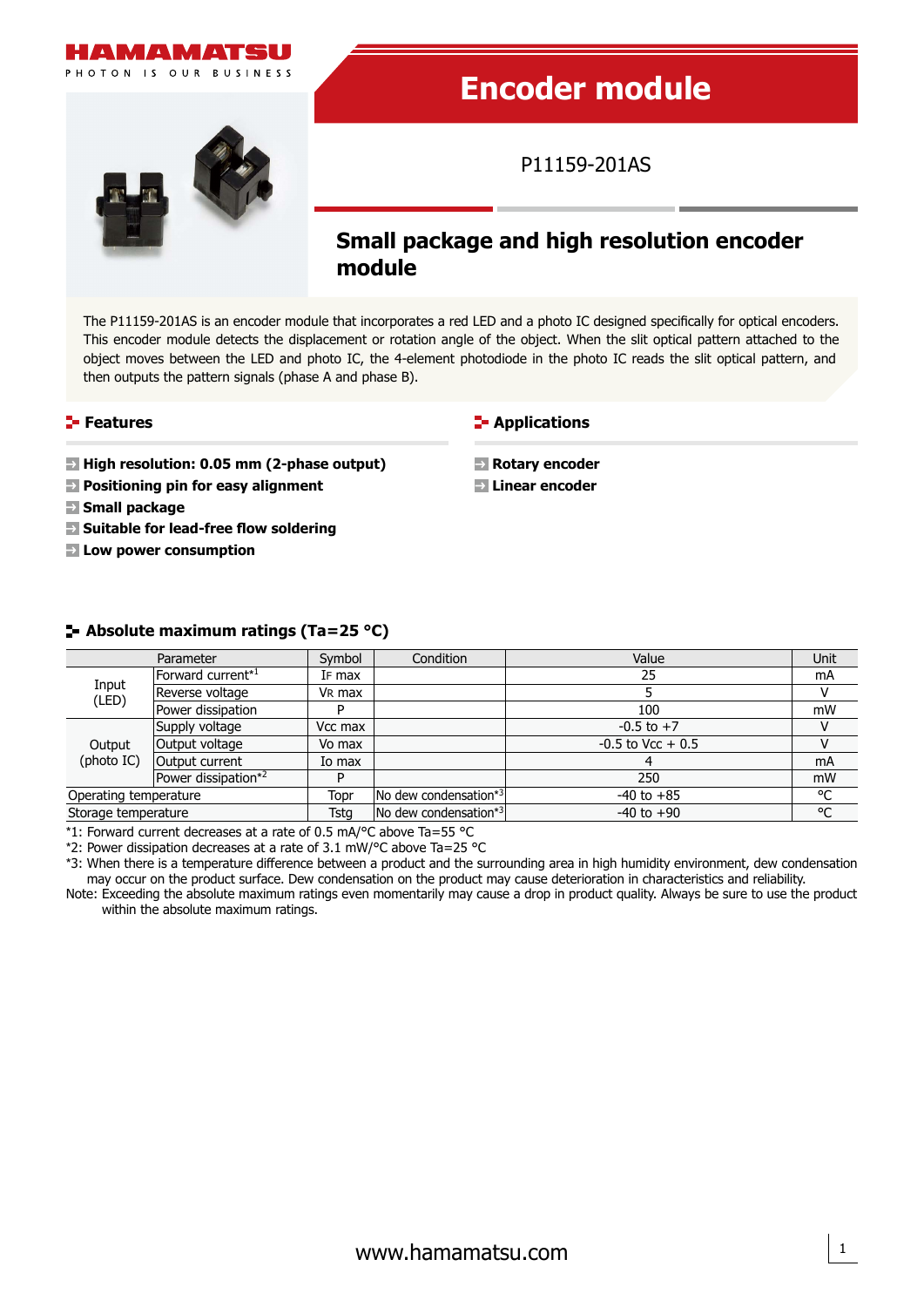|                           | Parameter                       | Symbol      | Condition           | Min.                     | Typ.                     | Max.                     | <b>Unit</b> |
|---------------------------|---------------------------------|-------------|---------------------|--------------------------|--------------------------|--------------------------|-------------|
| Input<br>(LED)            | Forward voltage                 | VF          | $IF=10$ mA          | $\overline{\phantom{0}}$ | 1.9                      | 2.4                      | v           |
|                           | Reverse current                 | IR          | $V = 5 V$           |                          |                          | 10                       | μA          |
|                           | Peak emission wavelength        | λp          | IF=10 mA            |                          | 650                      | $\overline{\phantom{a}}$ | nm          |
|                           | Operating supply voltage        | Vcc         |                     | 3.0                      | $\overline{\phantom{a}}$ | 7.0                      | v           |
| Output                    | Low level output voltage        | <b>VOL</b>  | lIo∟=1 mA           | $\overline{\phantom{a}}$ |                          | 0.4                      | v           |
| (photo IC)                | High level output voltage       | VOH         |                     | 4.5                      | -                        | $\blacksquare$           | v           |
|                           | Supply current                  | Icc         | VOA=VOB=L           | $\overline{\phantom{0}}$ | 6.0                      | 10                       | <b>mA</b>   |
|                           | Duty ratio <sup>*4</sup>        | tah/tap     | IF=5 mA, f=10 kHz   | 35                       | 50                       | 65                       | $\%$        |
|                           |                                 | tBH/tBP     | 35                  | 50                       | 65                       | $\%$                     |             |
| Transfer                  | Phase difference* <sup>4</sup>  | $\theta$ AB | IF=5 mA, f=10 kHz   | 60                       | 90                       | 120                      | degree      |
| characteristics Rise time |                                 | tr          | IF=5 mA, $CL=10$ pF |                          | 0.5                      |                          | μs          |
|                           | Fall time                       | tf          | IF=5 mA, $CL=10$ pF |                          | 0.04                     | 0.3                      | μs          |
|                           | Maximum response frequency*4 *5 | f max       | lIF=5 mA            | 50                       |                          |                          | kHz         |

### **E** Electrical and optical characteristics (Ta=25 °C, Vcc=5 V, unless otherwise noted)

\*4: Measured when recommended slits are used in specified position

Response frequency f is the reciprocal of the time required to move one pitch.

\*5: Maximum frequency at which no error occurs in the output transition sequence (See operation timing diagram.)

Note: Connect a capacitor of 0.1 µF or more between Vcc and GND terminal.

#### **Block diagram, truth table**

The output of the photo IC for encoder is 2-phase digital output (TTL compatible) consisting of phase A and phase B. Phase A (VOA) shows which of PD1 or PD3 is receiving more light, and phase B (VOB) shows which of PD2 or PD4 is receiving more light.



|                                                                                | Input                   | Output     |      |  |
|--------------------------------------------------------------------------------|-------------------------|------------|------|--|
|                                                                                |                         | <b>VOA</b> | VOB  |  |
| $\textsf{PD1} < \textsf{PD3} \, \textsf{PD2} > \textsf{PD4}$                   |                         | Low        | Low  |  |
| $\textsf{P}\textsf{D1} < \textsf{PD3} \, \textsf{P}\textsf{D2} < \textsf{PD4}$ |                         | Low        | High |  |
| $\textsf{PD1} > \textsf{PD3} \, \textsf{PD2} > \textsf{PD4}$                   |                         | High       | Low  |  |
|                                                                                | $PD1 > PD3$ $PD2 < PD4$ | High       | High |  |

KPCC0011ED

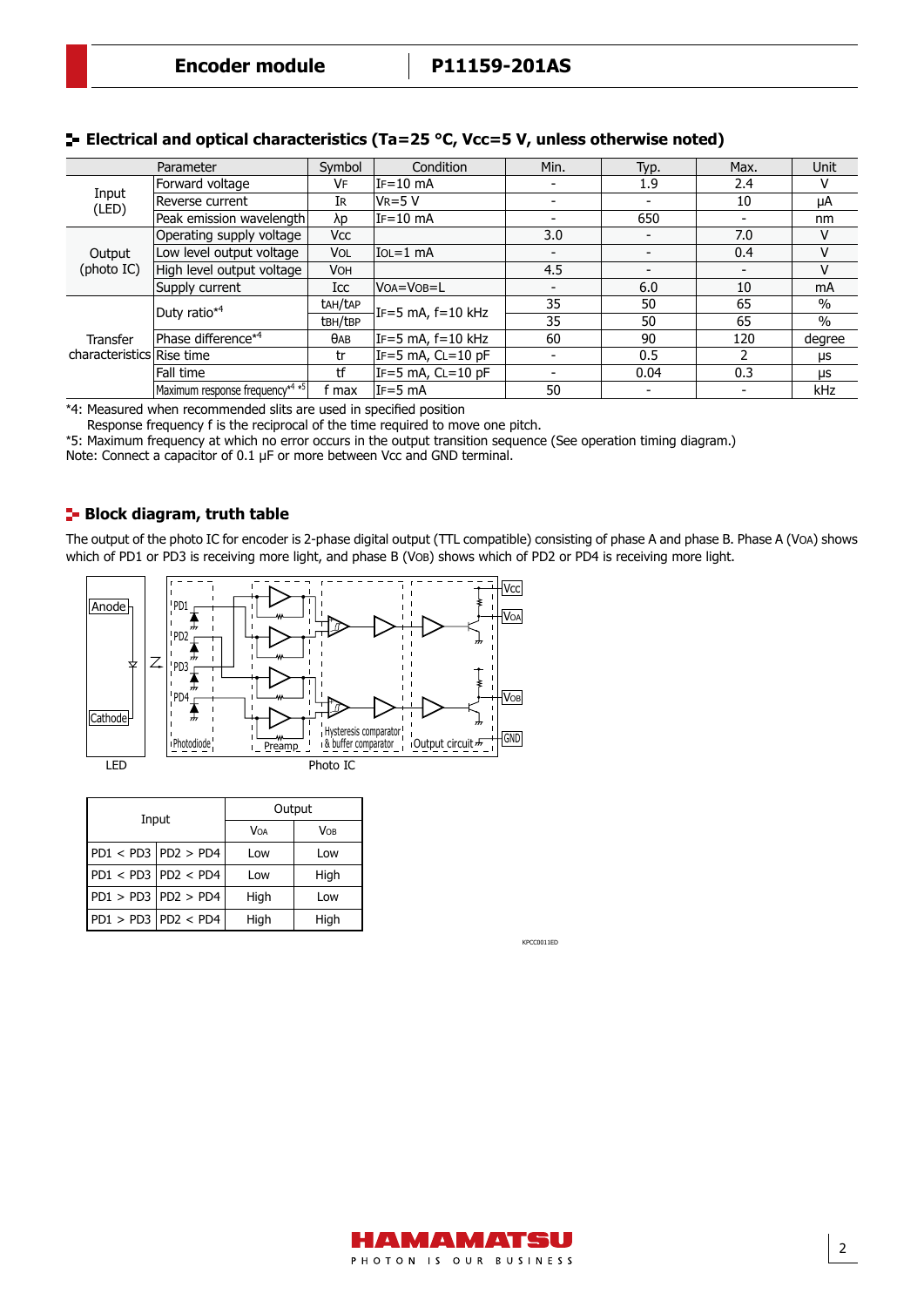#### **<sup>1</sup>- Operation timing diagram**

Measured when the slits move at a constant speed towards you from the inner side as viewed from the front, in the middle left drawing in "Dimensional outline".



#### **Recommended slit dimension (unit: mm, t=0.1)**

(For center of slit plate position, see "Dimensional outline.")



### **Timing chart**



KPICC0031EF

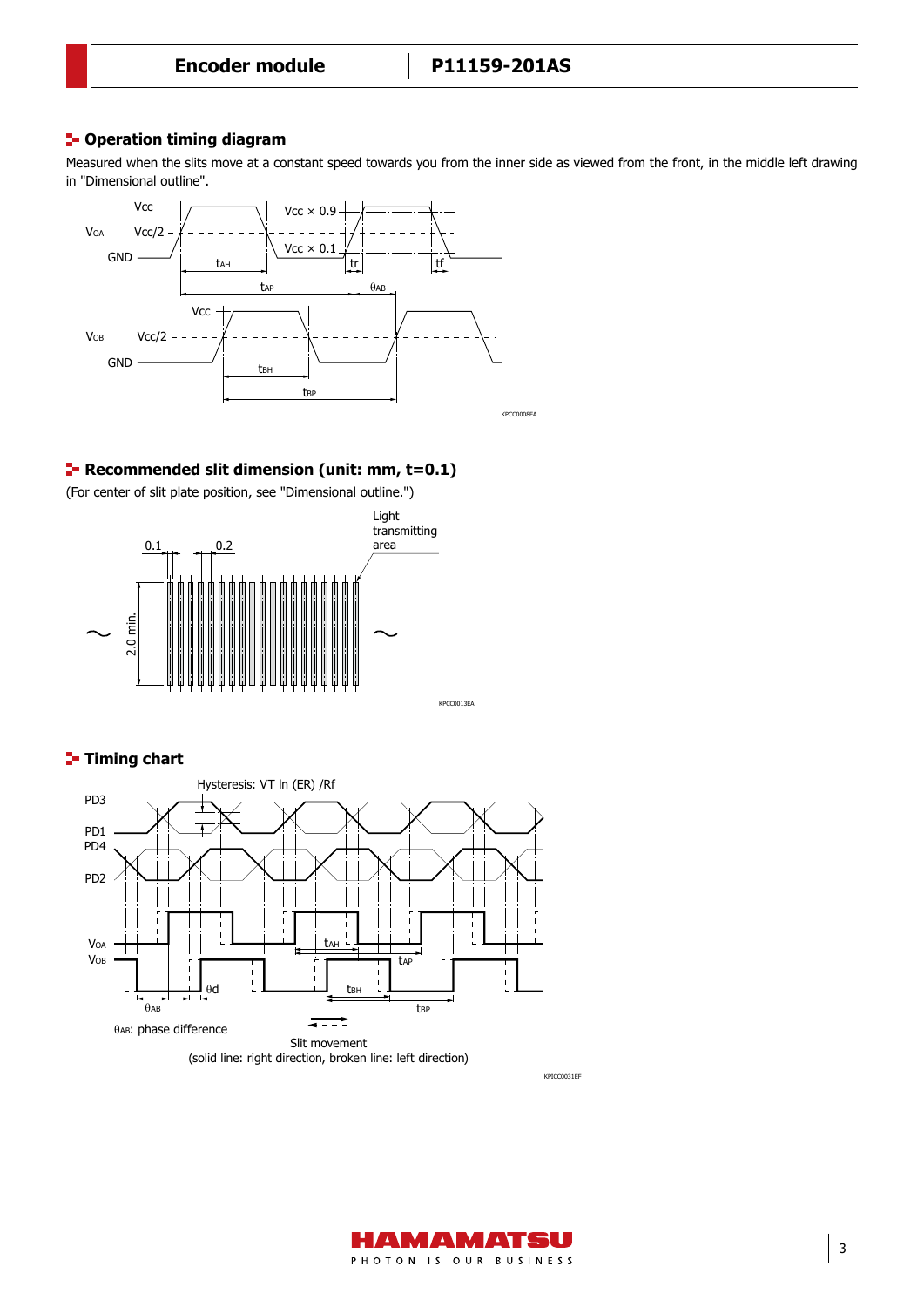Application circuit example

#### **Application circuit example (CW/CCW pulse signal generator circuit)**

When the following application circuit is configured using the output (VOA, VOB) of the encoder module, the order of state transitions in VOA and VOB is detected at the OSC timing, and pulse signals are generated to the CWnD terminal in response to state transitions in the positive direction and to the CCWnD terminal in response to state transitions in the reverse direction (CWnD/CCWnD are output terminals for the multiplication factor  $\times$  n).



\* External sampling signal

KPICC0032EB

#### **P** Decoder output timing chart (when used with application circuit shown above)

cycles)]. Each of these signals is input to the up-count terminal and down-count terminal of the up/down counter. The amount of transitions (in the following figure, 16 times for purposes of simplicity). Pulses appearing at each terminal are generated with a slight A suitable sampling signal frequency is 40 or more times larger than the maximum frequency of one period of the VOA and VOB state delay from the instant that the defined state transition occurs [maximum theoretical delay time =  $1/\{2 \times \text{OSC frequency}\}$  (unit: movement from the origin point can then be detected with a circuit that clears the up/down counter at origin position.

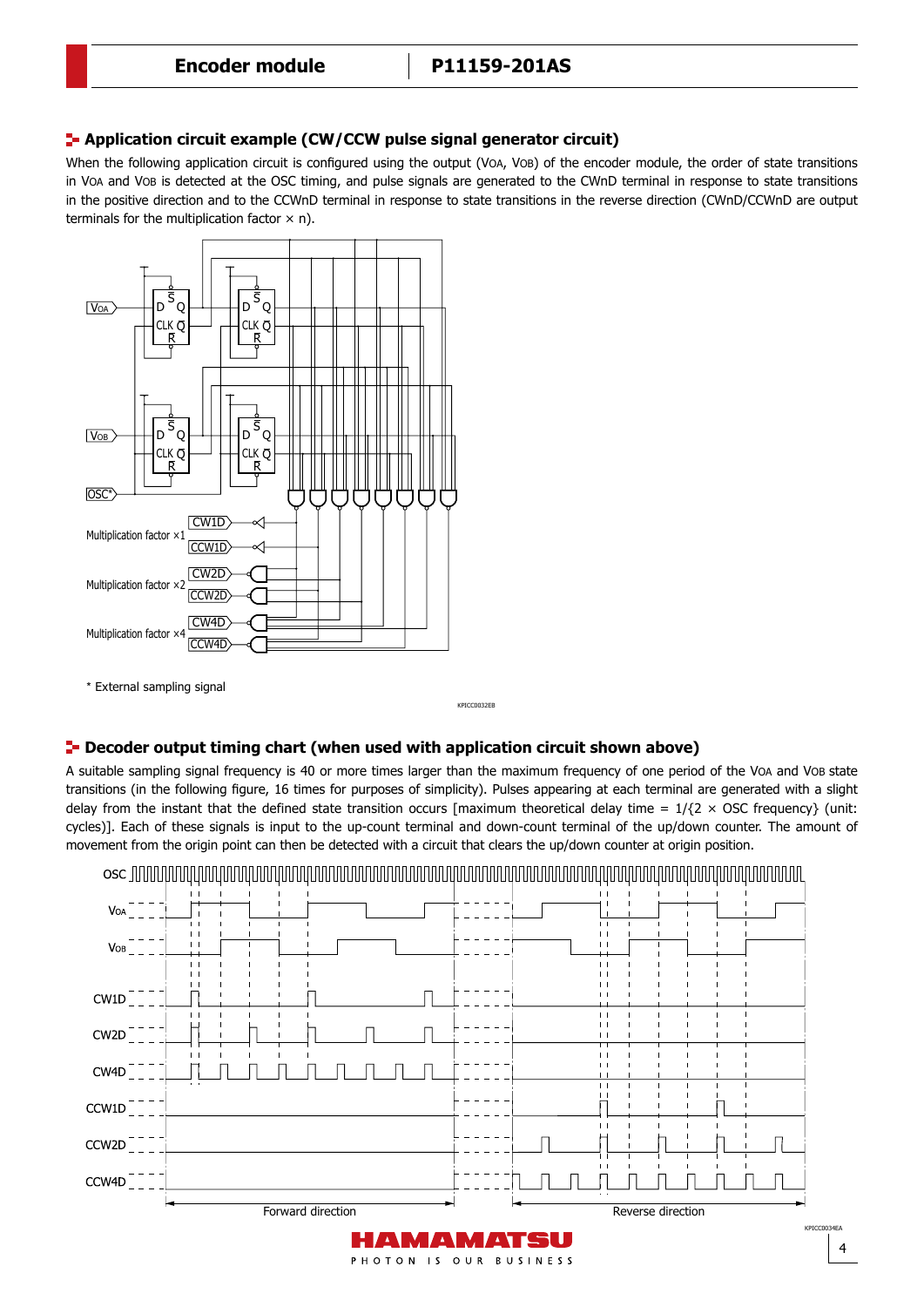## **Dimensional outline (unit: mm)** Dimensional outline (unit: mm)



#### **Recommended soldering conditions**

| Parameter                | pecification                          | Note                                             |  |
|--------------------------|---------------------------------------|--------------------------------------------------|--|
| Soldering<br>temperature | 260 °C<br>max.<br>less)<br>seconds or | at<br>mm<br>away from case<br>: least<br>surface |  |

Note: When you set soldering conditions, check that problems do not occur in the product by testing out the conditions in advance.